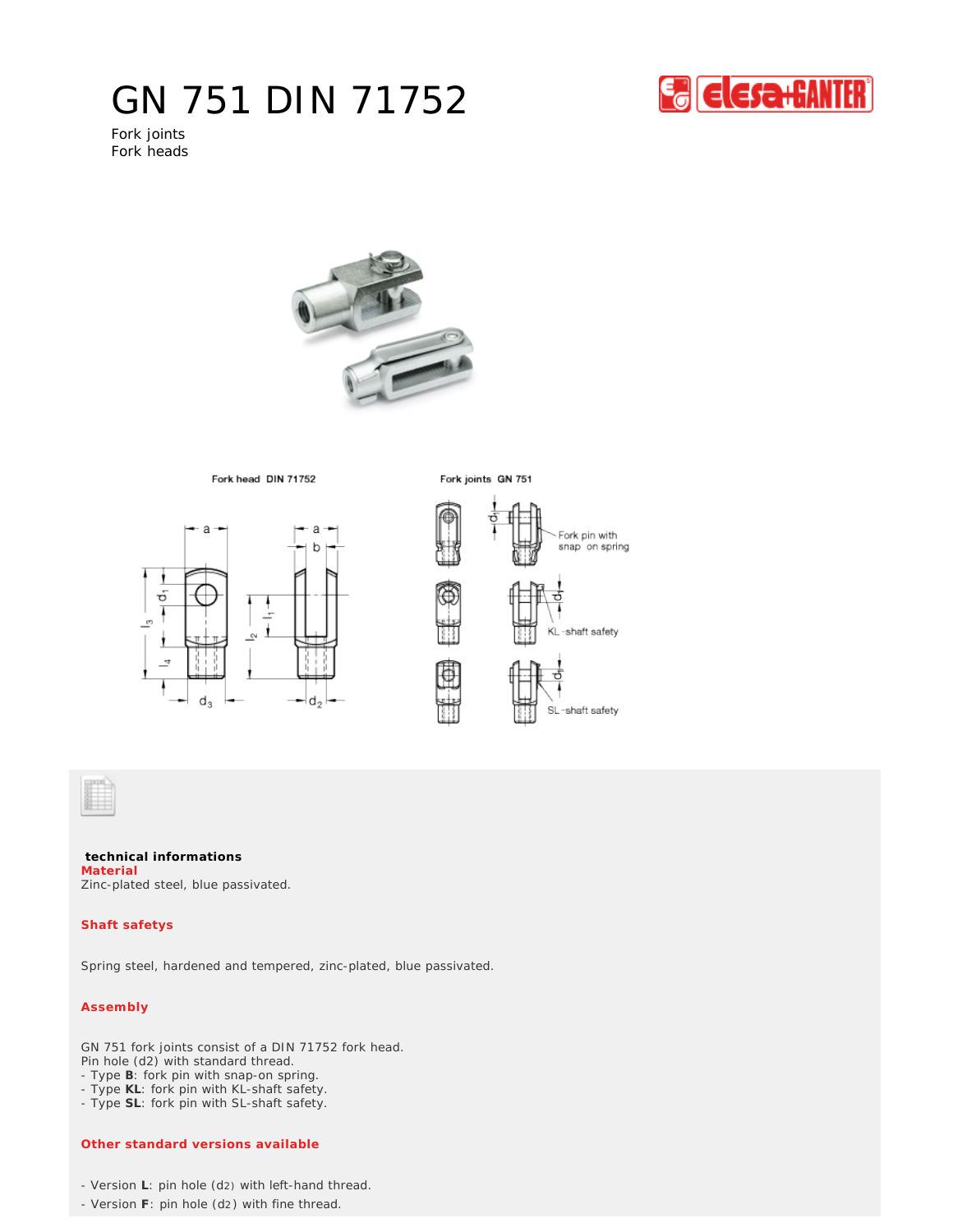Fork joints GN 751 in aluminium consist of a fork head according DIN 71752 and a fork pin with KL-shaft safety or SL-shaft safety. Owing to the anodized coating of the fork head and of the bolt, the bearing is virtually non-wearing.

| Types of fork joint shafts |                                                                                                                                                                             |
|----------------------------|-----------------------------------------------------------------------------------------------------------------------------------------------------------------------------|
| Snap-on spring             | The snap-on spring is easily mounted and dismantled. It is therefore particularly suitable for<br>applications where the articulated connection needs to be loosened often. |
| KL-shaft safety            | The KL-shaft safety ring can be fitted and dismantled without tools, i.e. by hand.                                                                                          |
| SL-shaft safety            | The SL shaft safety ring requires a tool for dismantling (e.g. a screw driver). It is ther<br>better secured.                                                               |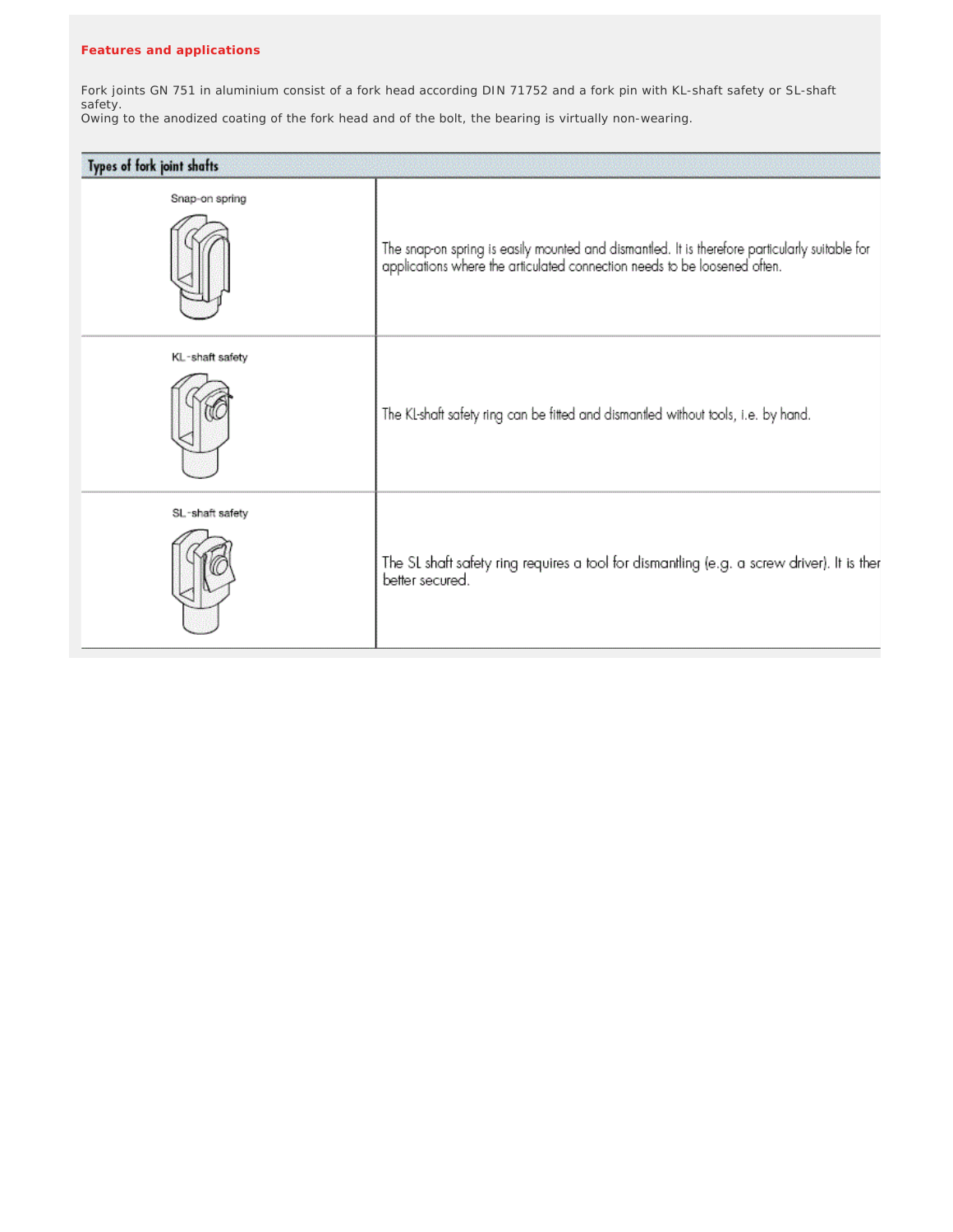| <b>Standard Elements</b> |                    | Main dimensions |                |                  |                   |                |         |                 |       |                | Weigh |
|--------------------------|--------------------|-----------------|----------------|------------------|-------------------|----------------|---------|-----------------|-------|----------------|-------|
| Off pin                  | Complete           |                 |                |                  |                   |                |         |                 |       |                |       |
| Description              | Description        | $d_{1}$ H8/h11  | $\mathsf{I}_1$ | d <sub>2</sub>   | a                 |                | b $d_3$ | $1\overline{2}$ | $I_3$ | $\mathsf{I}_4$ | g     |
| DIN 71752-4-8-M4         | GN 751-4-8-M4-KL   | 4               | 8              | M4               | 8                 | 4              | 8       | 16              | 21    | 6              | 5     |
| DIN 71752-4-8-M4-*       | GN 751-4-8-M4-SL-* | $\overline{4}$  | 8              | M4               | 8                 | $\overline{4}$ | 8       | 16              | 21    | 6              | 5     |
| DIN 71752-4-16-M4        | GN 751-4-16-M4-KL  | 4               | 16             | M4               | 8                 | 4              | 8       | 16              | 24    | 29             | 6     |
| DIN 71752-4-16-M4        | GN 751-4-16-M4-SL  | 4               | 16             | M4               | 8                 | $\overline{4}$ | 8       | 16              | 24    | 29             | 6     |
| DIN 71752-5-10-M5        | GN 751-5-10-M5-KL  | 5               | 10             | M <sub>5</sub>   | 10                | 5              | 9       | 20              | 26    | 7.5            | 9     |
| DIN 71752-5-10-M5        | GN 751-5-10-M5-B   | 5               | 10             | M <sub>5</sub>   | 10                | 5              | 9       | 20              | 26    | 7.5            | 10    |
| DIN 71752-5-10-M5        | GN 751-5-10-M5-SL  | 5               | 10             | M <sub>5</sub>   | 10                | 5              | 9       | 20              | 26    | 7.5            | 9     |
| DIN 71752-5-10-M5L       | GN 751-5-10-M5L-KL | 5               | 10             | M <sub>5</sub> L | 10                | 5              | 9       | 20              | 26    | 7.5            | 10    |
| DIN 71752-5-10-M5L       | GN 751-5-10-M5L-B  | 5               | 10             | M <sub>5</sub> L | 10                | 5              | 9       | 20              | 26    | 7.5            | 10    |
| DIN 71752-5-10-M5L       | GN 751-5-10-M5L-SL | 5               | 10             | M <sub>5</sub> L | 10                | 5              | 9       | 20              | 26    | 7.5            | 10    |
| DIN 71752-5-20-M5        | GN 751-5-20-M5-KL  | 5               | 20             | M <sub>5</sub>   | 10                | 5              | 9       | 30              | 36    | 7.5            | 19    |
| DIN 71752-5-20-M5        | GN 751-5-20-M5-B   | 5               | 20             | M <sub>5</sub>   | 10                | 5              | 9       | 30              | 36    | 7.5            | 15    |
| DIN 71752-5-20-M5        | GN 751-5-20-M5-SL  | 5               | 20             | M <sub>5</sub>   | 10                | 5              | 9       | 30              | 36    | 7.5            | 19    |
| DIN 71752-5-20-M5L       | GN 751-5-20-M5L-KL | 5               | 20             | M <sub>5</sub> L | 10                | 5              | 9       | 30              | 36    | 7.5            | 19    |
| DIN 71752-5-20-M5L       | GN 751-5-20-M5L-B  | 5               | 20             | M <sub>5</sub> L | 10                | 5              | 9       | 30              | 36    | 7.5            | 15    |
| DIN 71752-5-20-M5L       | GN 751-5-20-M5L-SL | 5               | 20             | M <sub>5</sub> L | 10                | 5              | 9       | 30              | 36    | 7.5            | 19    |
| DIN 71752-6-12-M6        | GN 751-6-12-M6-KL  | 6               | 12             | M <sub>6</sub>   | 12                | 6              | 10 24   |                 | 31    | 9              | 20    |
| DIN 71752-6-12-M6        | GN 751-6-12-M6-B   | 6               | 12             | M <sub>6</sub>   | 12                | 6              | 10 24   |                 | 31    | 9              | 20    |
| DIN 71752-6-12-M6        | GN 751-6-12-M6-SL  | 6               | 12             | M <sub>6</sub>   | 12                | 6              | 10 24   |                 | 31    | 9              | 20    |
| DIN 71752-6-12-M6L       | GN 751-6-12-M6L-KL | 6               | 12             | M6L              | 12                | 6              | 10 24   |                 | 31    | 9              | 20    |
| DIN 71752-6-12-M6L       | GN 751-6-12-M6L-B  | 6               | 12             | M6L              | 12                | 6              | 10 24   |                 | 31    | 9              | 20    |
| DIN 71752-6-12-M6L       | GN 751-6-12-M6L-SL | 6               | 12             | M6L              | 12                |                | 6 10 24 |                 | 31    | 9              | 20    |
| DIN 71752-6-24-M6        | GN 751-6-24-M6-KL  | 6               | 24             | M6               | $12 \overline{ }$ |                | 6 10 36 |                 | -43   | 9              | 20    |
| DIN 71752-6-24-M6        | GN 751-6-24-M6-B   | 6               | 24             | M6               | 12                |                |         | 6 10 36 43      |       | 9              | 25    |
| DIN 71752-6-24-M6        | GN 751-6-24-M6-SL  | 6               | 24             | M6               | 12                |                |         | 6 10 36 43      |       | 9              | 20    |
| DIN 71752-6-24-M6L       | GN 751-6-24-M6L-KL | 6               | 24             | M6L              | 12                |                | 6 10 36 |                 | 43    | 9              | 20    |
| DIN 71752-6-24-M6L       | GN 751-6-24-M6L-B  | 6               | 24             | M6L              | 12                |                | 6 10 36 |                 | 43    | 9              | 25    |
| DIN 71752-6-24-M6L       | GN 751-6-24-M6L-SL | 6               | 24             | M6L              | 12                |                | 6 10 36 |                 | 43    | 9              | 20    |
| DIN 71752-8-16-M8        | GN 751-8-16-M8-KL  | 8               | 16             | M8               | 16                |                |         | 8 14 32 42      |       | 12             | 45    |
| DIN 71752-8-16-M8        | GN 751-8-16-M8-B   | 8               | 16             | M <sub>8</sub>   | 16                |                |         | 8 14 32 42      |       | 12             | 50    |
| DIN 71752-8-16-M8        | GN 751-8-16-M8-SL  | 8               | 16             | M8               | 16                |                |         | 8 14 32 42      |       | 12             | 45    |
| DIN 71752-8-16-M8F       | GN 751-8-16-M8F-KL | 8               | 16             | $M8F = M8x1$     | 16                |                |         | 8 14 32 42      |       | 12             | 45    |
| DIN 71752-8-16-M8F       | GN 751-8-16-M8F-B  | 8               | 16             | $M8F = M8x1$     | 16                |                |         | 8 14 32 42      |       | 12             | 50    |
| DIN 71752-8-16-M8F       | GN 751-8-16-M8F-SL | 8               | 16             | $M8F = M8x1$     | 16                |                | 8 14 32 |                 | -42   | 12             | 45    |
| DIN 71752-8-16-M8L       | GN 751-8-16-M8L-KL | 8               | 16             | M8L              | 16                |                |         | 8 14 32 42      |       | 12             | 45    |
| DIN 71752-8-16-M8L       | GN 751-8-16-M8L-B  | 8               | 16             | M8L              | 16                |                |         | 8 14 32 42      |       | 12             | 50    |
| DIN 71752-8-16-M8L       | GN 751-8-16-M8L-SL | 8               | 16             | M8L              | 16                |                |         | 8 14 32 42      |       | 12             | 45    |
| DIN 71752-8-32-M8        | GN 751-8-32-M8-KL  | 8               | 32             | M8               | 16                |                | 8 14 48 |                 | 58    | 12             | 60    |
| DIN 71752-8-32-M8        | GN 751-8-32-M8-B   | 8               | 32             | M8               | 16                |                | 8 14 48 |                 | 58    | 12             | 65    |
| DIN 71752-8-32-M8        | DIN 751-8-32-M8-SL | 8               | 32             | M <sub>8</sub>   | 16                |                |         | 8 14 48         | 58    | 12             | 60    |
| DIN 71752-8-32-M8F       | GN 751-8-32-M8F-KL | 8               | 32             | $M8F = M8x1$     | 16                |                | 8 14 48 |                 | 58    | 12             | 60    |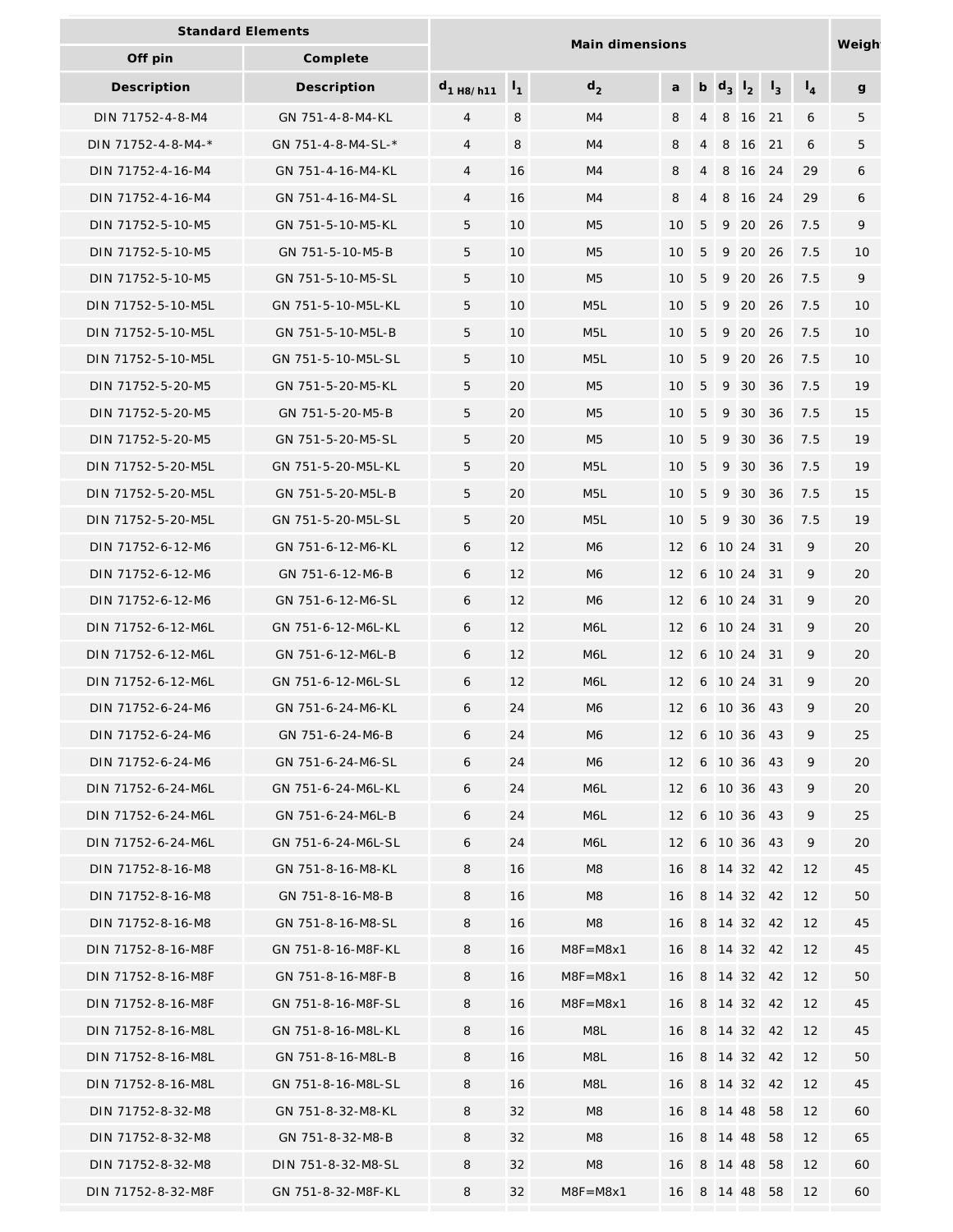| DIN 71752-8-32-M8F   | GN 751-8-32-M8F-B    | 8  | 32 | $M8F = M8x1$      | 16 | 8 | 14 48    |                | 58             | 12                  | 65  |
|----------------------|----------------------|----|----|-------------------|----|---|----------|----------------|----------------|---------------------|-----|
| DIN 71752-8-32-M8F   | GN 751-8-32-M8F-SL   | 8  | 32 | $M8F = M8x1$      | 16 |   | 8 14 48  |                | 58             | 12                  | 60  |
| DIN 71752-8-32-M8L   | GN 751-8-32-M8L-KL   | 8  | 32 | M8L               | 16 |   | 8 14 48  |                | 58             | 12                  | 65  |
| DIN 71752-8-32-M8L   | GN 751-8-32-M8L-B    | 8  | 32 | M8L               | 16 |   |          | 8 14 48        | 58             | 12                  | 65  |
| DIN 71752-8-32-M8L   | GN 751-8-32-M8L-SL   | 8  | 32 | M8L               | 16 |   | 8 14 48  |                | 58             | 12                  | 65  |
| DIN 71752-10-20-M10  | GN 751-10-20-M10-KL  | 10 | 20 | M10               | 20 |   |          | 10 18 40       | 52             | 15                  | 90  |
| DIN 71752-10-20-M10  | GN 751-10-20-M10-B   | 10 | 20 | M <sub>10</sub>   | 20 |   | 10 18 40 |                | 52             | 15                  | 90  |
| DIN 71752-10-20-M10  | GN 751-10-20-M10-SL  | 10 | 20 | M <sub>10</sub>   | 20 |   |          | 10 18 40       | 52             | 15                  | 90  |
| DIN 71752-10-20-M10F | GN 751-10-20-M10F-KL | 10 | 20 | $M10F = M10x1.25$ | 20 |   |          | 10 18 40       | 60             | 15                  | 90  |
| DIN 71752-10-20-M10F | GN 751-10-20-M10F-B  | 10 | 20 | $M10F = M10x1.25$ | 20 |   | 10 18 40 |                | 52             | 15                  | 90  |
| DIN 71752-10-20-M10F | GN 751-10-20-M10F-SL | 10 | 20 | $M10F = M10x1.25$ | 20 |   | 10 18 40 |                | 52             | 15                  | 90  |
| DIN 71752-10-20-M10L | GN 751-10-20-M10L-KL | 10 | 20 | M <sub>1</sub> OL | 20 |   | 10 18 40 |                | 52             | 15                  | 90  |
| DIN 71752-10-20-M10L | GN 751-10-20-M10L-B  | 10 | 20 | M <sub>1</sub> OL | 20 |   |          | 10 18 40       | 52             | 15                  | 90  |
| DIN 71752-10-20-M10L | GN 751-10-20-M10L-SL | 10 | 20 | M <sub>1</sub> OL | 20 |   |          | 10 18 40       | 52             | 15                  | 90  |
| DIN 71752-10-40-M10  | GN 751-10-40-M10-KL  | 10 | 40 | M <sub>10</sub>   | 20 |   |          | 10 18 60       | 72             | 15                  | 120 |
| DIN 71752-10-40-M10  | GN 751-10-40-M10-B   | 10 | 40 | M <sub>10</sub>   | 20 |   | 10 18 60 |                | -72            | 15                  | 120 |
| DIN 71752-10-40-M10  | GN 751-10-40-M10-SL  | 10 | 40 | M <sub>10</sub>   | 20 |   | 10 18 60 |                | -72            | 15                  | 120 |
| DIN 71752-10-40-M10F | GN 751-10-40-M10F-KL | 10 | 40 | $M10F = M10x1.25$ | 20 |   | 10 18 60 |                | -72            | 15                  | 120 |
| DIN 71752-10-40-M10F | GN 751-10-40-M10F-B  | 10 | 40 | $M10F = M10x1.25$ | 20 |   | 10 18 60 |                | -72            | 15                  | 120 |
| DIN 71752-10-40-M10F | GN 751-10-40-M10F-SL | 10 | 20 | M10F=M10x1.25     | 20 |   | 10 18 40 |                | 60             | 15                  | 90  |
| DIN 71752-10-40-M10L | GN 751-10-40-M10L-KL | 10 | 40 | M <sub>1</sub> OL | 20 |   | 10 18 60 |                | -72            | 15                  | 120 |
| DIN 71752-10-40-M10L | GN 751-10-40-M10L-B  | 10 | 40 | M <sub>1</sub> OL | 20 |   |          | 10 18 60 72    |                | 15                  | 120 |
| DIN 71752-10-40-M10L | GN 751-10-40-M10L-SL | 10 | 40 | M <sub>1</sub> OL | 20 |   | 10 18 60 |                | -72            | 15                  | 120 |
| DIN 71752-12-24-M12  | GN 751-12-24-M12-KL  | 12 | 24 | M12               | 24 |   |          | 12 20 48       | 62             | 18                  | 144 |
| DIN 71752-12-24-M12  | GN 751-12-24-M12-B   | 12 | 24 | M12               | 24 |   | 12 20 48 |                | 62             | 18                  | 150 |
| DIN 71752-12-24-M12  | GN 751-12-24-M12-SL  | 12 | 24 | M12               | 24 |   |          | 12 20 48 62    |                | 18                  | 144 |
| DIN 71752-12-24-M12F | GN 751-12-24-M12F-KL | 12 | 24 | $M12F = M12x1.25$ |    |   |          | 24 12 20 48 62 |                | 18                  | 144 |
| DIN 71752-12-24-M12F | GN 751-12-24-M12F-B  | 12 | 24 | $M12F = M12x1.25$ |    |   |          | 24 12 20 48 62 |                | 18                  | 150 |
| DIN 71752-12-24-M12F | GN 751-12-24-M12F-SL | 12 | 24 | $M12F = M12x1.25$ |    |   |          | 24 12 20 48    | 62             | 18                  | 144 |
| DIN 71752-12-24-M12L | GN 751-12-24-M12L-KL | 12 | 24 | M <sub>12</sub> L |    |   |          | 24 12 20 48 62 |                | 18                  | 144 |
| DIN 71752-12-24-M12L | GN 751-12-24-M12L-B  | 12 | 24 | M <sub>12</sub> L |    |   |          | 24 12 20 48 62 |                | 18                  | 150 |
| DIN 71752-12-24-M12L | GN 751-12-24-M12L-SL | 12 | 24 | M <sub>12</sub> L |    |   |          | 24 12 20 48 62 |                | 18                  | 144 |
| DIN 71752-12-48-M12  | GN 751-12-48-M12-KL  | 12 | 48 | M12               | 24 |   |          | 12 20 72 86    |                | 18                  | 192 |
| DIN 71752-12-48-M12  | GN 751-12-48-M12-B   | 12 | 48 | M12               |    |   |          | 24 12 20 72 86 |                | 18                  | 200 |
| DIN 71752-12-48-M12  | GN 751-12-48-M12-SL  | 12 | 48 | M12               | 24 |   |          | 12 20 72 86    |                | 18                  | 192 |
| DIN 71752-12-48-M12F | GN 751-12-48-M12F-KL | 12 | 48 | $M12F = M12x1.25$ | 24 |   |          | 12 20 72 86    |                | 18                  | 192 |
| DIN 71752-12-48-M12F | GN 751-12-48-M12F-B  | 12 | 48 | $M12F = M12x1.25$ |    |   |          | 24 12 20 72 86 |                | 18                  | 200 |
| DIN 71752-12-48-M12F | GN 751-12-48-M12F-SL | 12 | 48 | $M12F = M12x1.25$ |    |   |          | 24 12 20 72 86 |                | 18                  | 192 |
| DIN 71752-12-48-M12L | GN 751-12-48-M12L-KL | 12 | 48 | M <sub>12</sub> L |    |   |          | 24 12 20 72 86 |                | 18                  | 192 |
| DIN 71752-12-48-M12L | GN 751-12-48-M12L-B  | 12 | 48 | M <sub>12</sub> L |    |   |          | 24 12 20 72 86 |                | 18                  | 200 |
| DIN 71752-14-28-M14  | GN 751-14-28-M14-SL  | 12 | 48 | M <sub>12</sub> L |    |   |          | 24 12 20 72 86 |                | 18                  | 192 |
| DIN 71752-14-28-M14  | GN 751-14-28-M14-KL  | 14 | 28 | M14               | 27 |   |          |                | 14 24 56 72    | 22.5                | 220 |
| DIN 71752-14-28-M14  | GN 751-14-28-M14-B   | 14 | 28 | M14               |    |   |          |                | 27 14 24 56 72 | 22.5                | 218 |
| DIN 71752-14-28-M14  | GN 751-14-28-M14-SL  | 14 | 28 | M14               |    |   |          |                | 27 14 24 56 72 | 22.5                | 220 |
| DIN 71752-14-28-M14F | GN 751-14-28-M14F-KL | 14 | 28 | $M14F = M14x1.5$  |    |   |          |                |                | 27 14 24 56 72 22.5 | 220 |